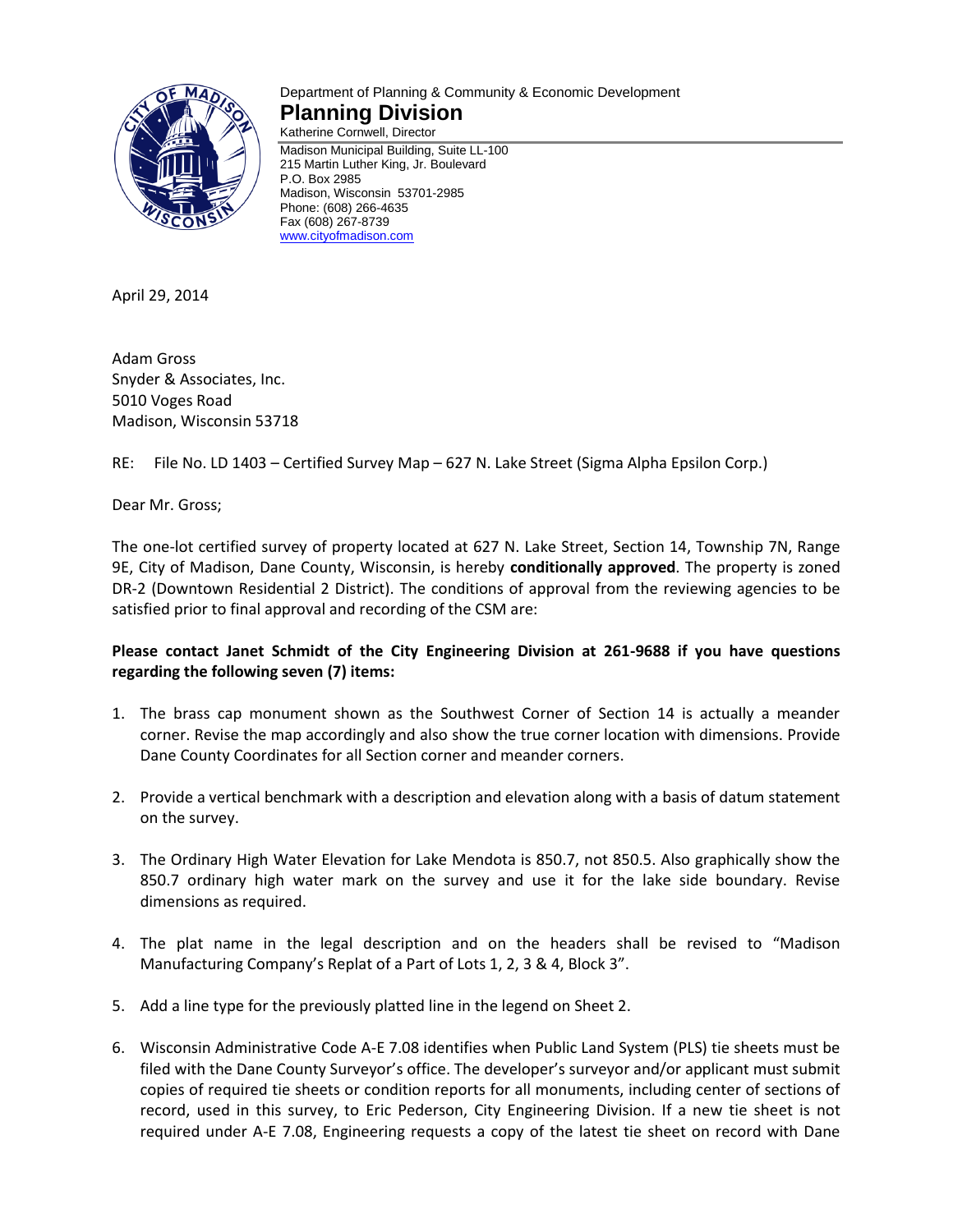LD 1403 627 N. Lake Street April 29, 2014 Page 2

> County Surveyor's office. The applicant shall identify monument types on all PLS corners included on the plat or CSM. Note: Land tie to two PLS corners required.

7. In accordance with Section s. 236.18(8), Wisconsin Statutes, the applicant shall reference City of Madison WCCS Dane Zone 1997Coordinates on all PLS corners on the plat in areas where this control exists. The surveyor shall identify any deviation from City Master Control with recorded and measured designations. The City has established WCCS, Dane Zone Coordinates on all PLS corners within its corporate boundary. Visit the City Engineering Division website for current tie sheets and control data (http://gis.ci.madison.wi.us/Madison PLSS/PLSS TieSheets.html). If a surveyor encounters an area without a published WCCS Dane Zone 1997 value, contact the City Engineering Division for this information.

### **Please contact Dennis Cawley of the Madison Water Utility at 261-9243 if you have any questions regarding the following item:**

8. Note: All operating private wells shall be identified and permitted by the Madison Water Utility and all unused private wells shall be abandoned in accordance with MGO Sec. 13.21.

## **Please contact Bill Sullivan of the Madison Fire Department at 261-9658 if you have any questions regarding the following item:**

9. Note: The Madison Fire Department supports the combination of these lots as a means to comply with the Building Code, which prohibits buildings from crossing property lines.

### **Please contact Jenny Frese of the Office of Real Estate Services at 267-8719 if you have any questions regarding the following five (5) items:**

- 10. Prior to requesting approval sign-off of the CSM, executed signature block certifications shall be included for all parties of interest, pursuant to MGO Section  $16.23(5)(g)$ 4 and Wis. Stats. All signatory parties shall provide documentation that proves said signatories have legal authority to sign the Owner's Certificate. The certificate shall be prepared with the correct ownership interest and title shown in the title update.
- 11. Disclose any tenancy in excess of one year and provide the document number or tenancy description as a Note on the face of the CSM.
- 12. Please include the name of the Register of Deeds, Kristi Chlebowski, in the Register of Deeds certificate.
- 13. Correct the spelling error in the City Clerk's name, Maribeth L. Witzel-Behl, in the Madison Common Council Certificate.
- 14. Per Under 236.21(3) Wis. Stats. and MGO Section 16.23(5)(g), the property owner shall pay all real estate taxes and special assessments for the subject property prior to CSM recording. Please provide staff with proof of payment prior to final signoff and recording of the CSM. As of April 14, 2014, the 2013 real estate taxes are delinquent for the subject property. Penalties and Interest accrue monthly, so please verify amounts due prior to payment using the e-statement on the County website. As of April 14, 2014, there delinquent special assessments accruing penalty and interest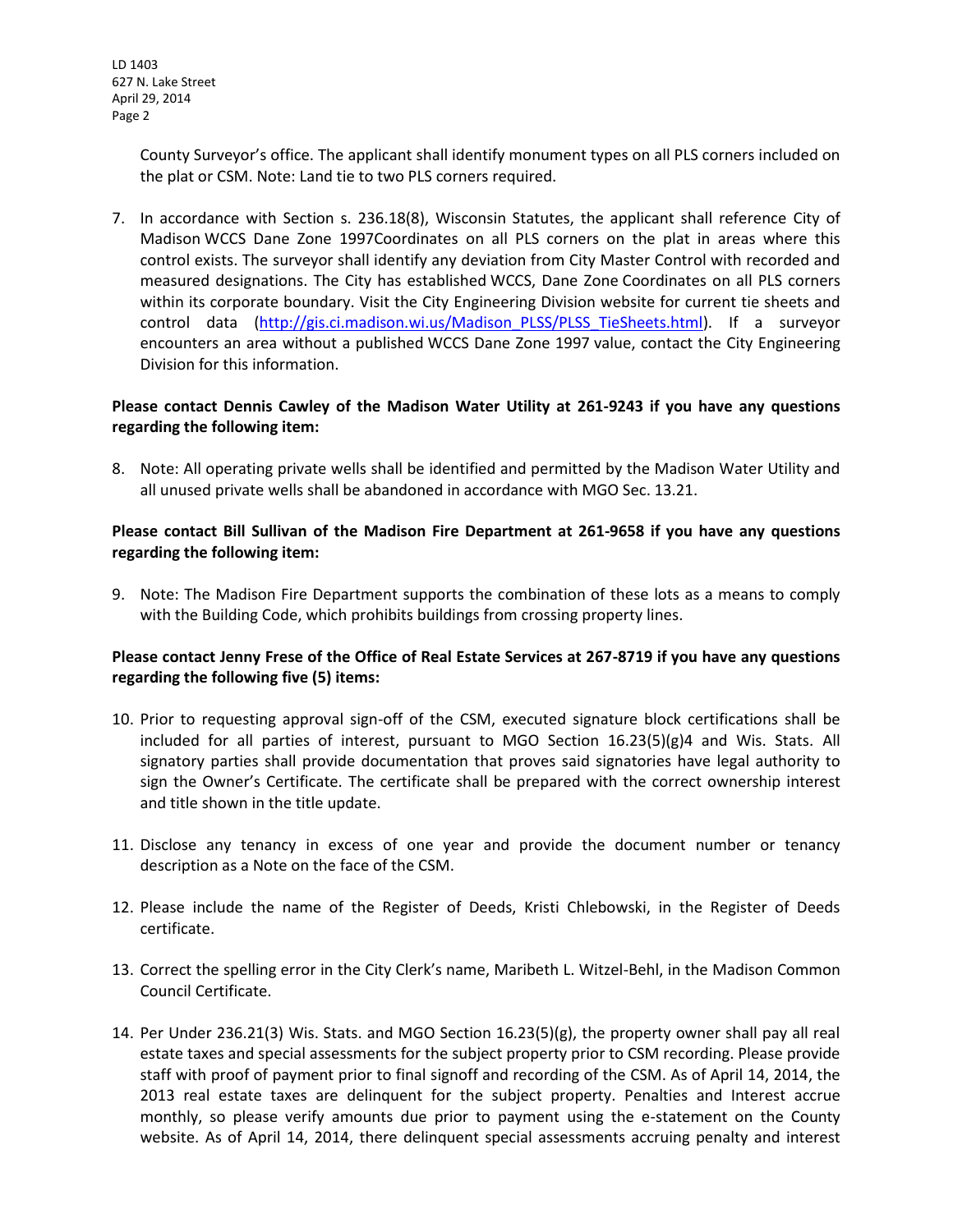LD 1403 627 N. Lake Street April 29, 2014 Page 3

> (included in the tax amounts). There are also special assessments reported for Building Reinspection Fees totaling \$375.00.

- 15. Please verify that stormwater management charges are paid in full by contacting Janet Schmidt with City Engineering (261-9688) or Sharon Pounders with the Madison Water Utility (266-4641).
- 16. Revise the legal description on all sheets of the CSM to include the complete and accurate legal description, as shown in record title.

## **Specific questions regarding the comments or conditions contained in this letter should be directed to the commenting agency.**

### **A resolution approving the CSM and authorizing the City to sign it and any other documents related to the proposed land division is scheduled for review by the Common Council on April 29, 2014.**

As soon as the comments and conditions have been satisfied as verified with a completed affidavit form (attached), the original along with the revised Certified Survey Map, with all signatures and approvals from the reviewing agencies, shall be brought to this office for final signoff. You or your client may then record the certified survey at the Dane County Register of Deeds. For information on recording procedures and fees, contact the Register of Deeds at 266-4141.

Prior to City Engineering final sign-off by the main office of the CSM, the final CSM shall be submitted to the Engineering Division Surveyor/ Land Records Coordinator for final technical review and approval. This submittal must occur a minimum of two working days prior to final Engineering Division signoff. Email submittal of the final CSM in PDF form is preferred. Transmit to jrquamme@cityofmadison.com.

The owner shall furnish to the Office of Real Estate Services and the survey firm preparing the CSM an updated title report covering the period between the date of the initial title report and the date when final signoff is requested. The surveyor shall update the CSM with the most recent information reported in the title update.

Upon acceptance and recording of the Certified Survey Map by the Dane County Register of Deeds, please transfer the recorded volume, document number, and page numbers to the copies and forward a copy to this office for our records. The original survey map with the recording information is permanently kept on file in the Dane County Register of Deeds Office. A copy of the recorded document can be obtained from the Register of Deeds Office, Room 110, City-County Building or the Real Estate Office in the Madison Department of Planning and Development.

Any appeal from this action, including the conditions of approval, must be filed with the Circuit Court within 30 days from the date of this letter. **The approval of this CSM shall be null and void if not recorded in six (6) months from the date of the approving resolution or this letter, whichever is later.**